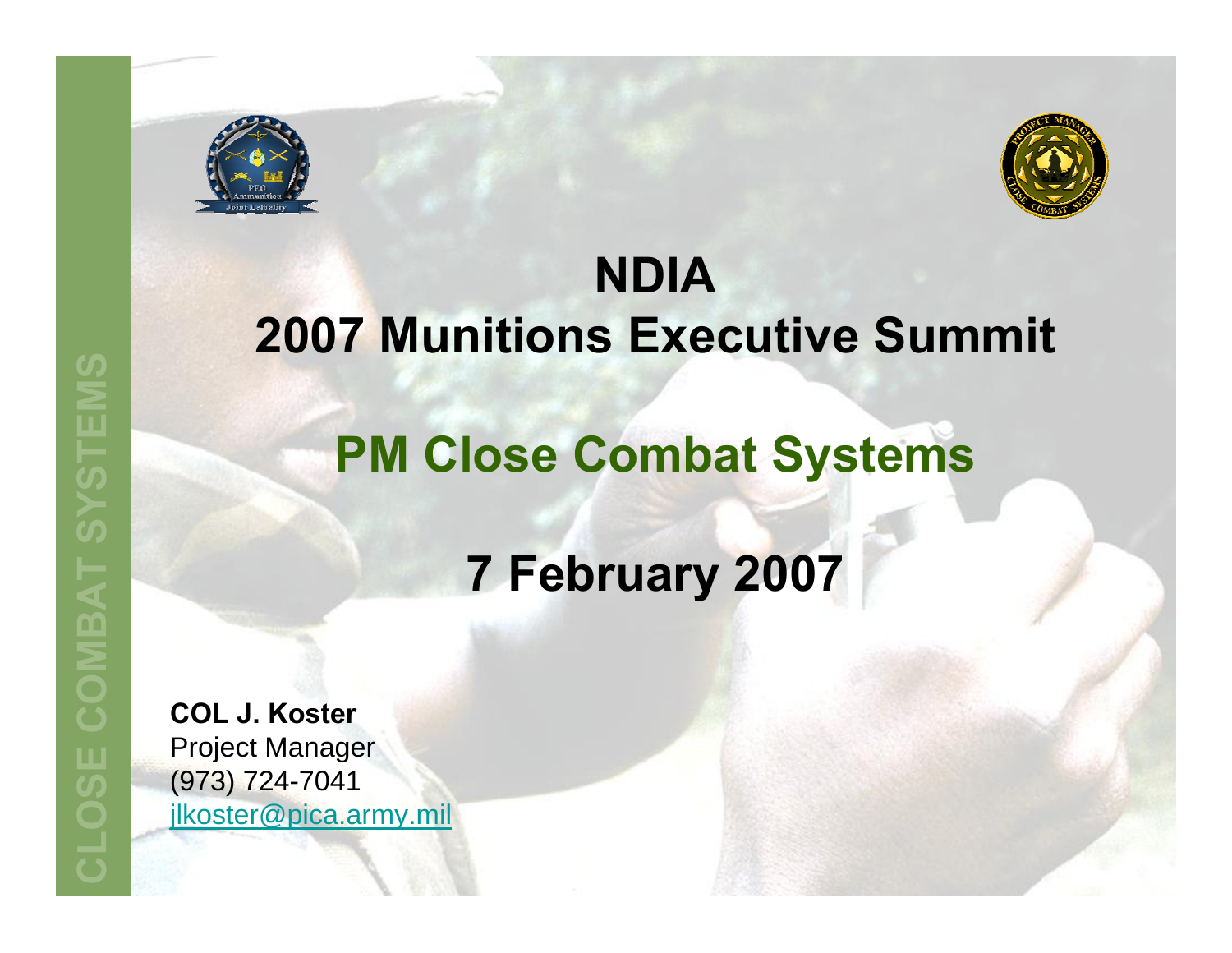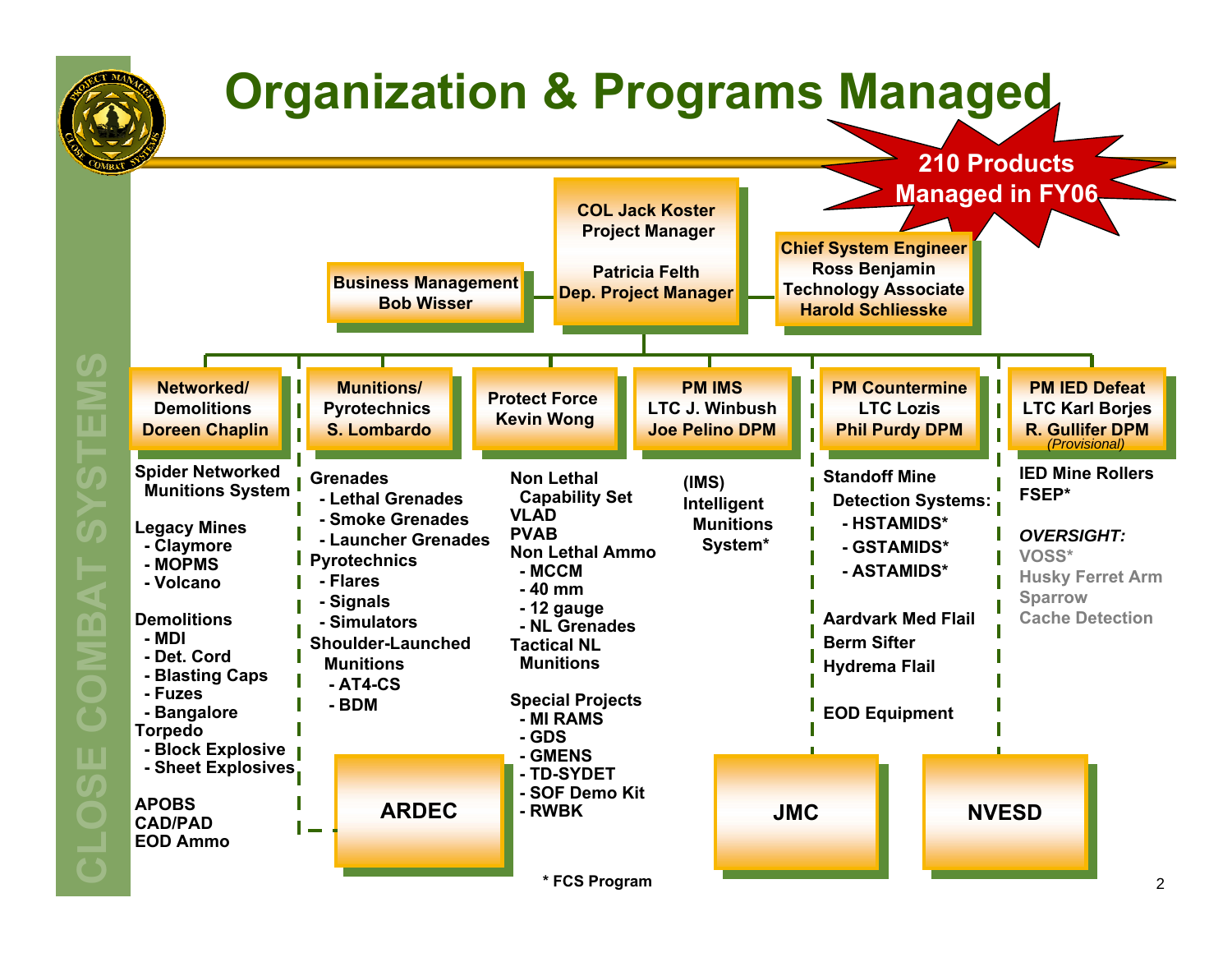

# **PM CCS FY06 vs. FY07 Program Funding**

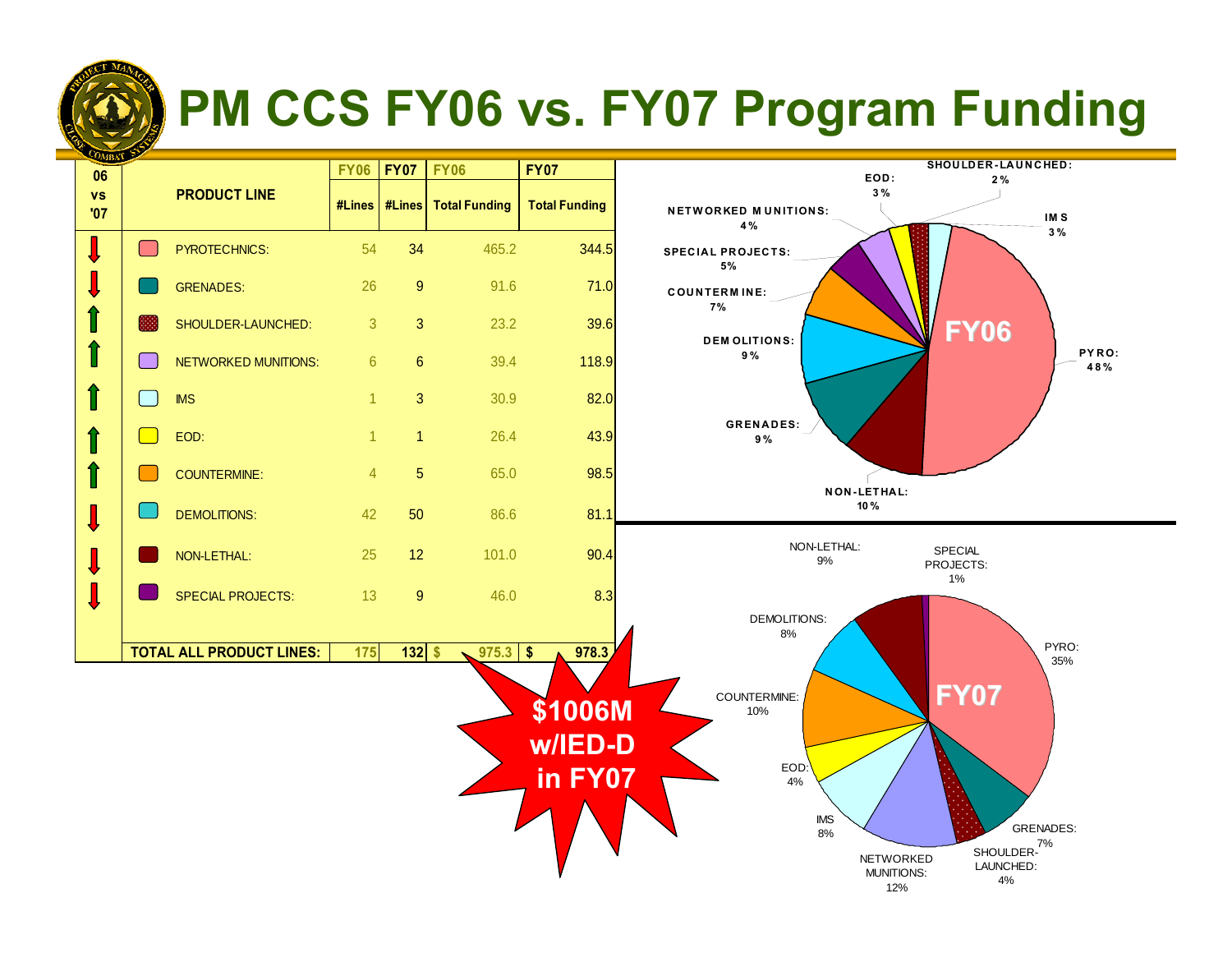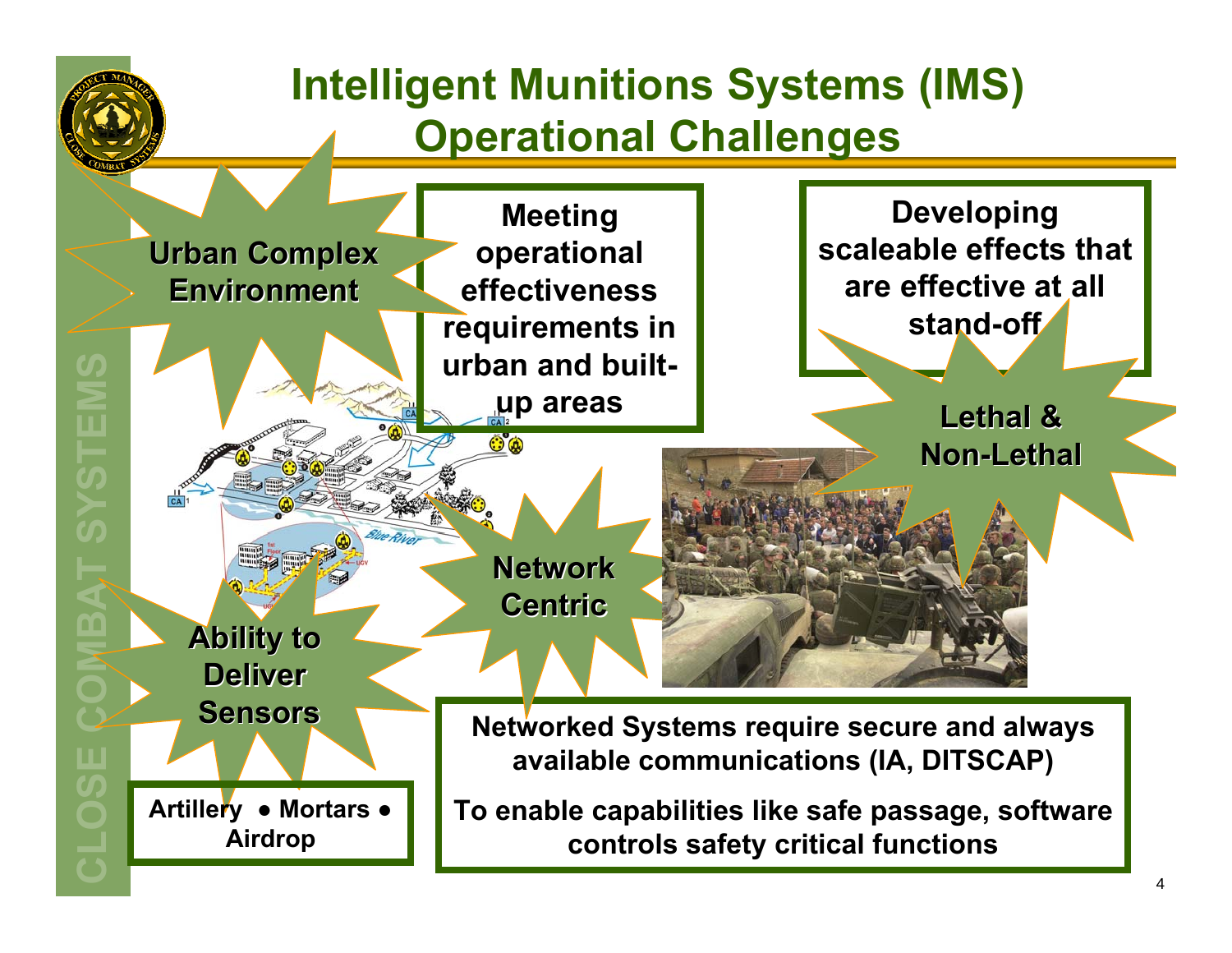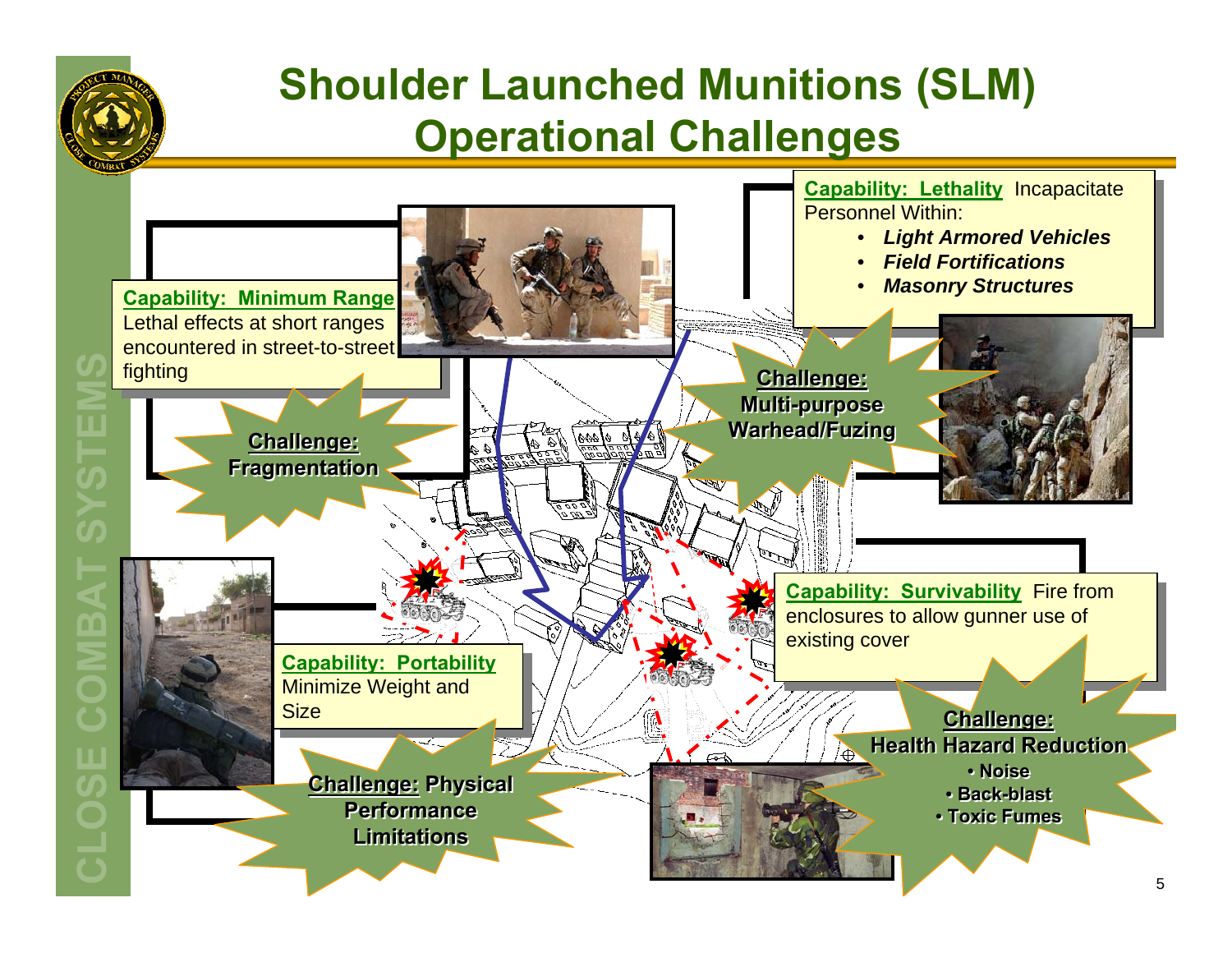

#### **Rapid Acquisition Process**

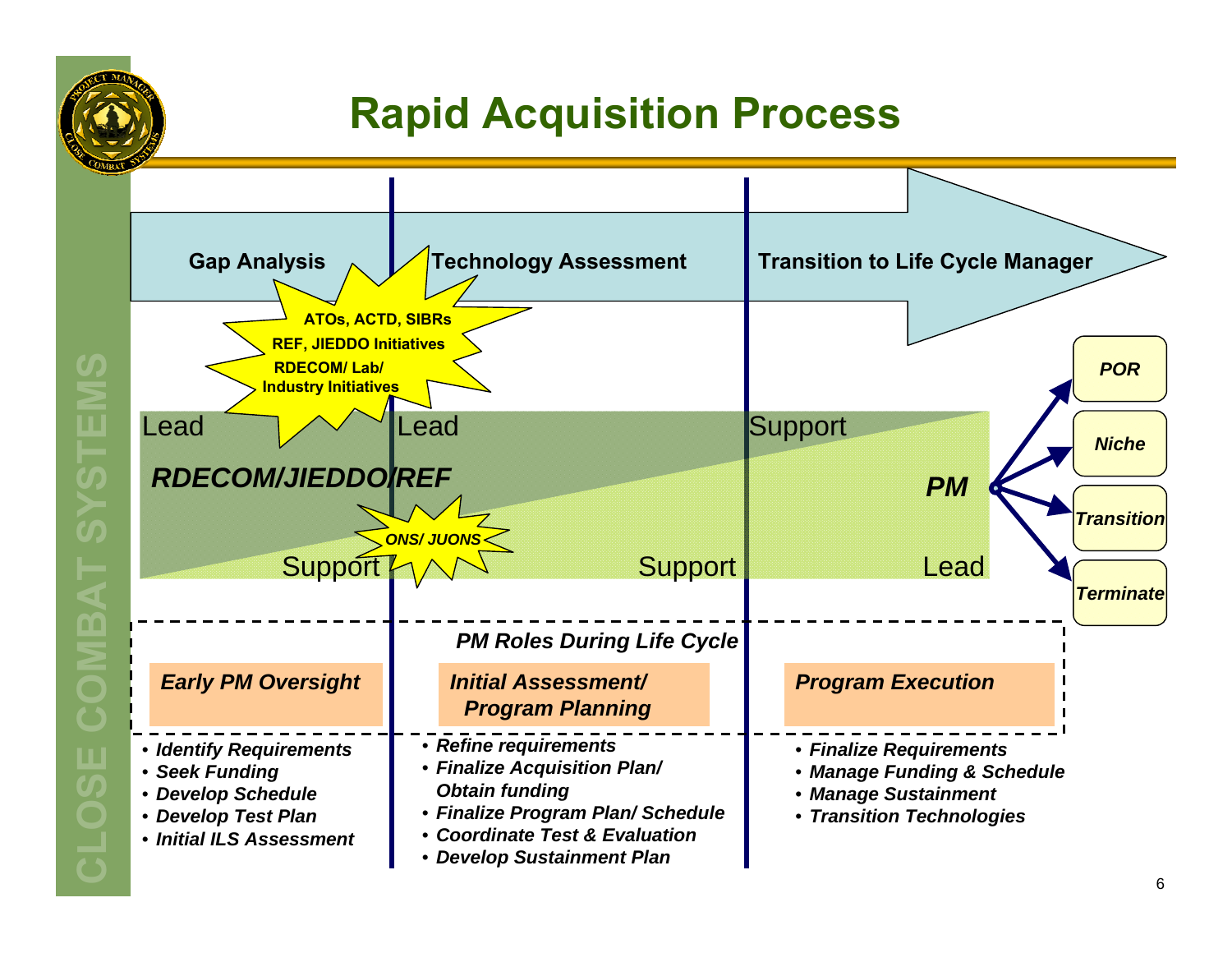

# **Stakeholders & Teaming Relationship**



**CLOSE COMBAT SYSTEMS SVSTEMS** COMBAT **GLOSE**